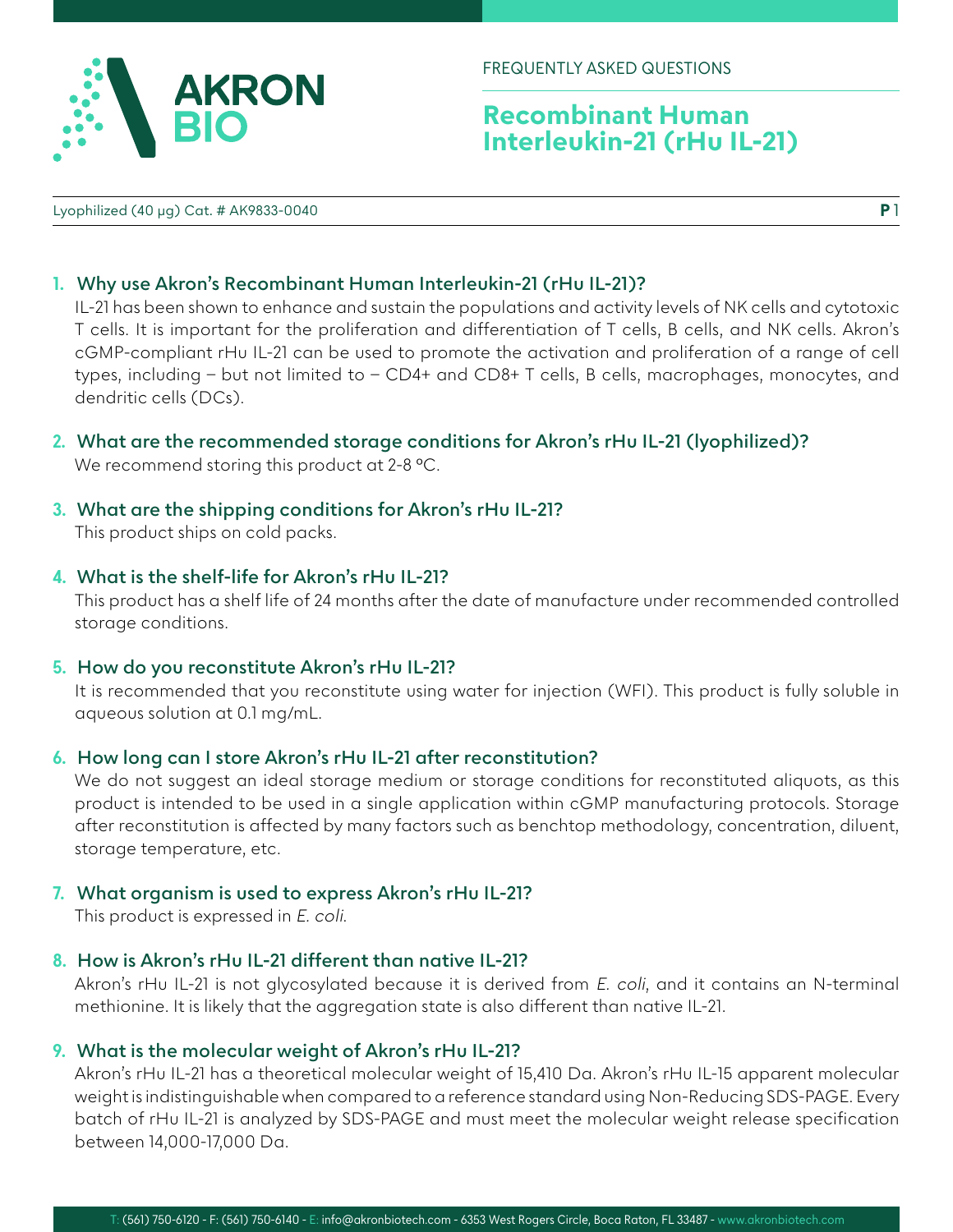FREQUENTLY ASKED QUESTIONS

# **Recombinant Human Interleukin-21 (rHu IL-21)**

Lyophilized (40 µg) Cat. # AK9833-0040

## **10. Do you have a Master File (MF) available for this product?**

Yes, Akron's rHu IL-21 has a Type II eCTD MF (#026086) on file with FDA. We can provide you a Letter of Authorization that will permit the FDA to refer to the information on file in support of your submissions.

## **11. Does this product have a TSE/BSE statement**

Yes, a TSE/BSE statement is available upon request for this product.

## **12. Are animal-derived materials used in the manufacture of this product?**

All raw materials, components, sub-components, and consumables used in the manufacturing of this product are either animal-free or in compliance with EMEA/410/01 rev. 3. Please see the BSE-TSE Statement.

#### **13. Is virus and pathogen inactivation included in the manufacturing process?**

No, because viruses that infect bacteria (bacteriophages) do not pose a known threat to human cells. Virus reduction manufacturing steps are usually not included when purifying material from a bacterial host, as is the case with Akron's rHu IL-21. We use an E. coli-based expression system that does not require additional virus reduction.

## **14. What safety testing is done on this product?**

Every lot of final product is tested and released, with specifications and methods per USP/EP, for both Endotoxin (USP <85> / EP 2.6.14) and Sterility (USP <71> / EP 2.6.1).

## **15. Which cell types are suitable?**

Akron's cGMP-compliant rHu IL-21 can be used to promote the activation and proliferation of a range of cell types, including - but not limited to - CD4+ and CD8+ T cells, B cells, macrophages, monocytes, and dendritic cells (DCs).

## **16. Do you have an SDS for this product?**

Yes, an SDS is available upon request for this product.

## **17. How does Akron measure activity for rHu IL-21?**

Akron uses a validated proliferation assay based on the B9 mouse hybridoma cell line to report activity. The rHu IL-21 induced proliferation of B9 cells is used to determine an activity estimate using an ED50 assay calibrated with an internal standard, as there is no available World Health Organization international standard for Interleukin-21.

## **18. What is the intended use for the product?**

For research use or further manufacturing use in ex vivo cell therapy applications. This product is not intended for direct in vivo use or for direct clinical use as a drug, therapeutic, biologic, or medical device.



**P** 2